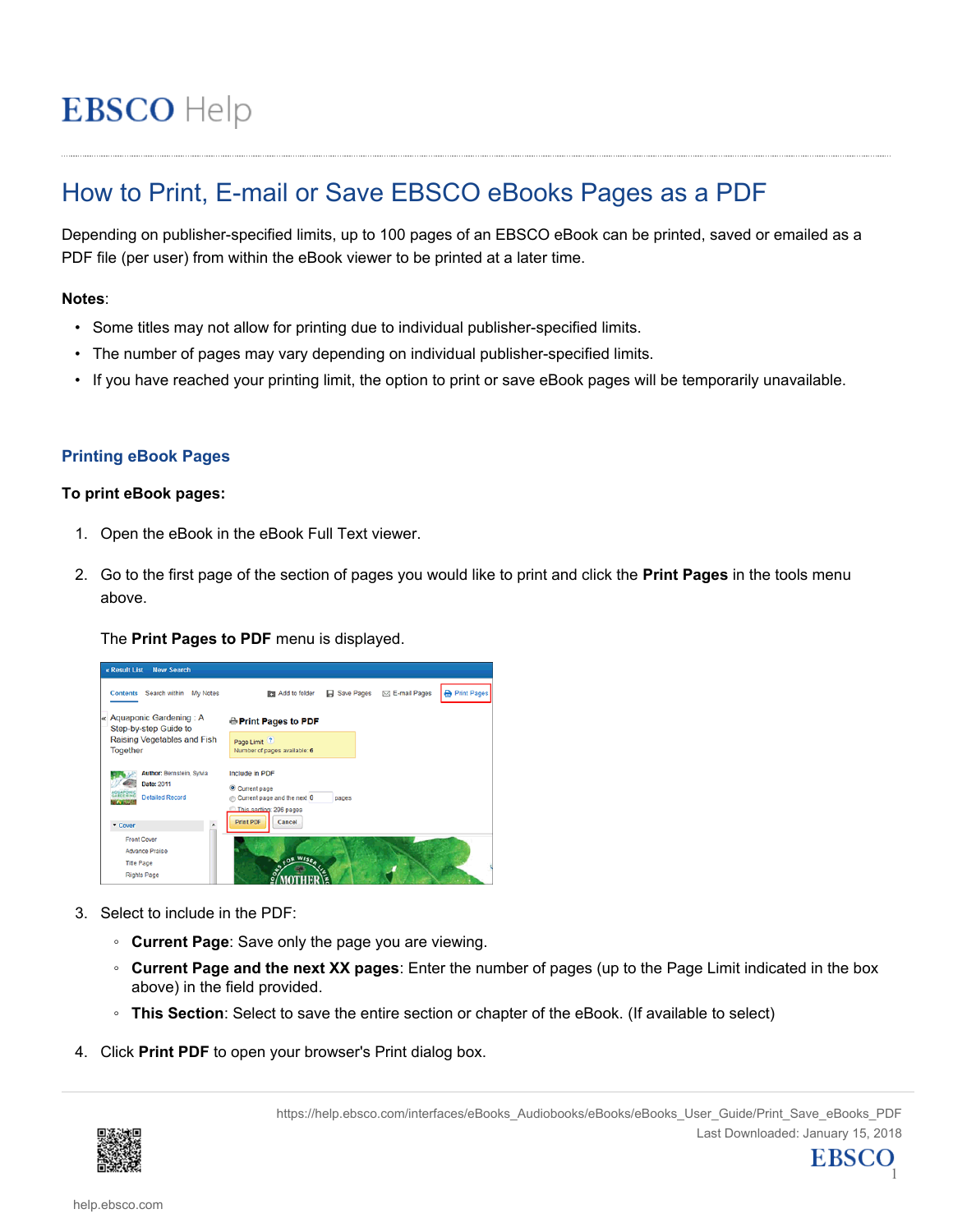5. Configure your print settings and click **OK** to print your pages.

**Note**: If you have downloaded an EBSCO eBook and are viewing it in Adobe Digital Editions, eBook pages can be printed by going to the **File** menu and selecting **Print**. Any publisher-specified page printing limits are enforced by Digital Editions.

# **Saving eBook Pages**

#### **To save eBook pages as a PDF:**

- 1. Open the eBook in the eBook Full Text viewer.
- 2. Go to the first page of the section of pages you would like to print and click the **Save Pages** in the tools menu above.

## The **Save Pages to PDF** menu is displayed.



- 3. Select to include in the PDF:
	- **Current Page**: Save only the page you are viewing.
	- **Current Page and the next XX pages**: Enter the number of pages (up to the Page Limit indicated in the box above) in the field provided.
	- **This Section**: Select to save the entire section or chapter of the eBook. (If available to select)
- 4. Select:
	- **Save PDF**: To save the selected pages to your computer.
	- **Send as an E-mail**: To e-mail the selected pages as a PDF file to yourself.

The PDF is saved to your computer.

## **E-mailing eBook Pages**

## **To e-mail eBook pages as a PDF:**